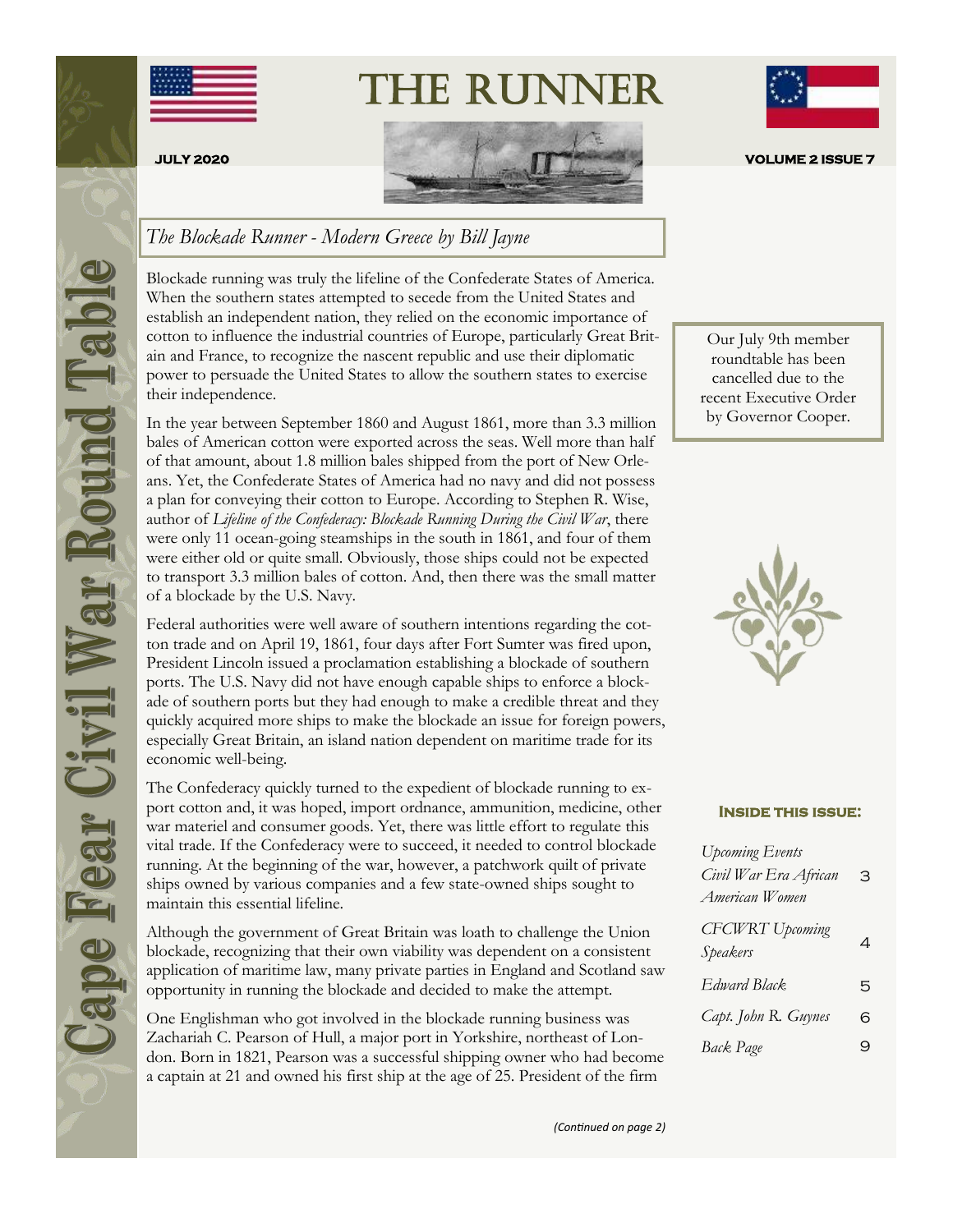

*The Blockade Runner - Modern Greece by Bill Jayne, cont.*



**Zachariah C. Pearson**

of Pearson, Coleman and Company, he traded extensively with Baltic ports and also with Australia and New Zealand. He was also the mayor of Hull.

In 1862 two major cotton mills closed down in Hull and Pearson, probably motivated by the wish to reopen the mills for the good of the city, as well as the potential for profit, began dealing with Captain Caleb Huse of the Confederate States Army Ordnance Bureau. Huse had been sent to England in April 1861 and began acquiring ordnance and other materiel needed by the Confederate States Army to ship to southern ports.

In the spring of 1862 six ships of Pearson's fleet headed for the south. The results were disastrous. Stephen Wise notes that almost 300 steam ships tested the blockade during the war and "out of approximately 1,300 attempts, over 1,000 were successful." However, "the average lifetime of a blockade runner was just over four runs, or two round trips. Some 136 were captured and another 85 destroyed."

The *Modern Greece* was built by Richardson Company at Stockton-on-Tees, England in 1859. Originally owned by Stefanos Xenos, a Greek trader and writer, the ship was 210 feet long, with a beam of 29 feet but a draft of 17 feet, relatively deep for blockade running. She was an iron-hulled screw-driven ship used primarily in the trade with Baltic ports before being acquired by Pearson.

According to Keith Palmer, author of a blog about the blockade runners built at Stockton, England, the cargo of the *Modern Greece* on its maiden attempt at blockade running, was one of "the most valuable cargoes ever bound for the Southern Confederacy." Onboard were rifled cannons, four brass smoothbore cannons, 7,000 Enfield rifled muskets, 1,000 tons of gunpowder and, additional military and civilian goods.

She sailed on April 28, 1862, with a registered destination of Tampico, Mexico, but U.S. officials were aware of her cargo and the likelihood it was intended for the south. The U.S. State Department alerted the Navy Department.

The *U.S.S. Cambridge* spotted the *Modern Greece* at 4:15 a.m. on June 27, near land and about three miles north of Fort Fisher. The *Cambridge* and the *U.S.S. Stars and Stripes* opened fire. Although the guns of the fort tried to protect the blockade runner, the U.S. ships hit her nine times and she ran aground. The crew abandoned the ship and finally the guns of the fort sank the ship in about 40 feet of water. According to Palmer, the Confederates salvaged six 12-pounder Whitworth rifled guns, 500 stands of arms and other supplies.



**Modern Greece**

In 1962, 100 years later, a storm uncovered the wreckage of the *Modern Greece* and divers began archaeological investigation bringing approximately 11,500 artifacts ashore for conservation and, ultimately, interpretation. The investigation of the *Modern Greece* and its cargo led to the establishment of the Underwater Archaeology Branch of the N.C. Department of Natural and Cultural Resources, one of the first programs of its kind in the United States.

Not only was Pearson's Modern Greece sunk on its first voyage, with its most valuable cargo, but the company lost six others that were captured on their first try. Among those lost were the *Stettin* and the *Patras* captured by the *U.S.S. Bienville* off the coast of South Carolina on May 4 and May 27, 1862. The *Circassian* was captured by the *U.S.S. Somerset* in the Gulf of Mexico on May 4, 1862.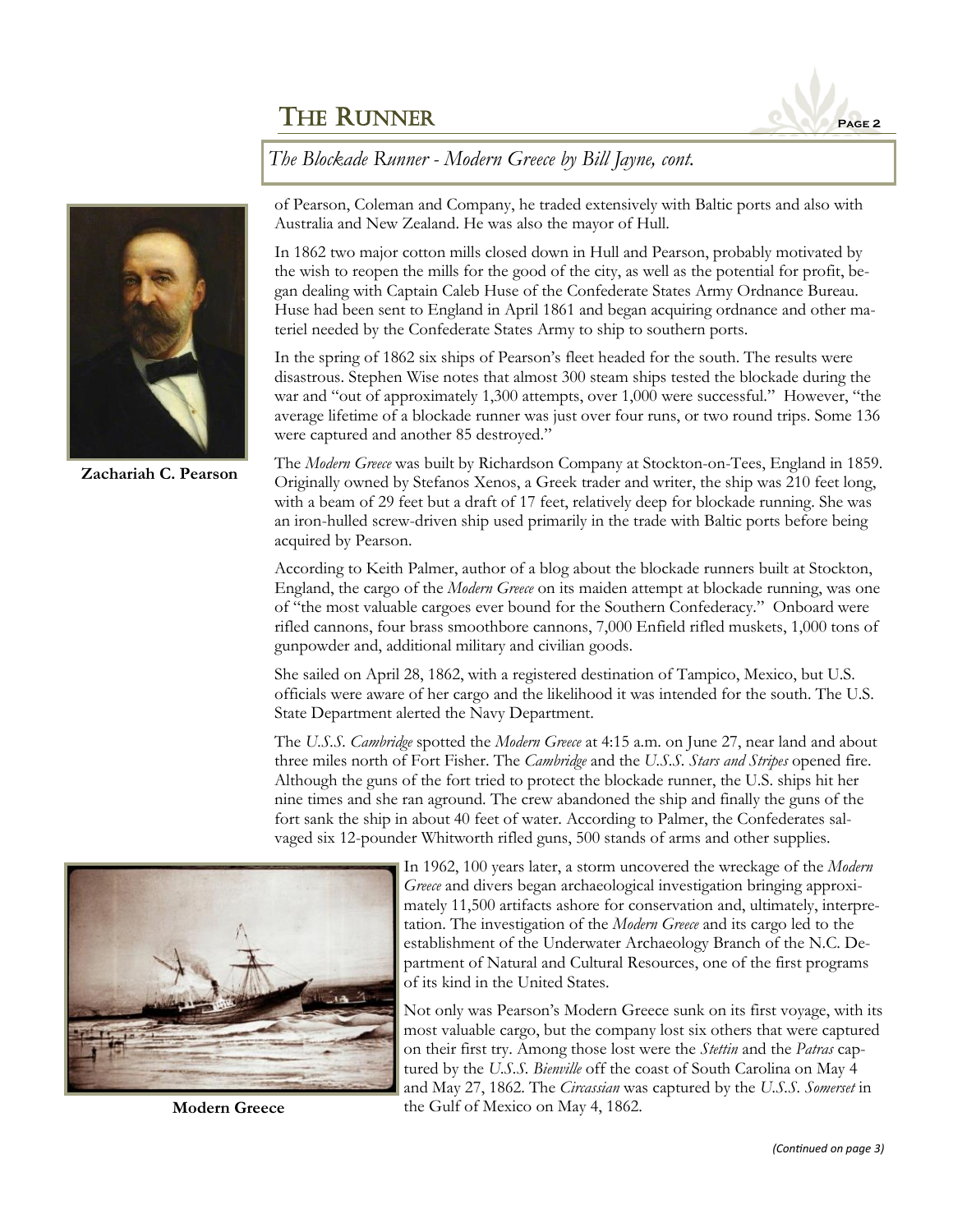

## *The Blockade Runner - Modern Greece by Bill Jayne, cont.*

Pearson's company went bankrupt and his attempt to re-open the mills of Hull left his reputation as well as his finances in ruins. Ultimately, he regained much of his wealth and his reputation was restored largely because of his philanthropy.

The saga of Mayor Pearson didn't end with the sinking of the *Modern Greece* and the capture of his other ships in 1862, however. Ordnance Bureau officer Captain Huse bought three ships on behalf of the Confederate States Army, the *Cornubia* (see Runner, February 2019), the *Eugenie*, and the *Merrimack* (not to be confused with the *U.S.S. Merrimack* that became the *C.S.S. Virginia*).

The *Merrimack* was owned by Pearson and Company and laden with another extremely valuable cargo, including three Blakely guns. The fast side-wheeler, well-suited to blockade running, arrived in Bermuda on September 5, 1862, but Pearson had declared bankruptcy while she was at sea. "Southern agents," according to Wise, "were unable to separate their cargo from the impounded steamer and, as a result, Huse found it necessary to purchase the vessel and her cargo for £7,000. Once in the hands of the Confederacy, the *Merrimac* was made ready for sea and on April 13, 1863, under the command of S.G. Porter, ran into Wilmington. The three Blakely guns, each capable of firing a 170-pound projectile, were divided up, one going to Vicksburg and the remaining two being kept for the defense of Wilmington. One was placed at Fort Fisher at New Inlet while the other was positioned at Fort Caswell at Old Inlet."

#### *Upcoming Events*

#### **Cedar Creek Battlefield Foundation sponsors the 156th Annual Reenactment of the Battle of Cedar Creek, October 17-18, 2020**

The CCBF, sponsors of this reenactment, the largest and most prominent in the country, is now accepting reenactor registration. Regular registration is \$30 from June 1st to August 31st. On September 1st the price goes up to \$35. Those wishing to register should go to the CCBF's website, [www.ccbf.us,](http://www.ccbf.us) and print out the registration form. Send the completed form and a check for funds in the appropriate amount to CCBF at PO Box 229, Middletown VA 22645.

In the event that pandemic conditions force cancellation of the event, all registration fees will be refunded upon request.

#### *Selected Online Works by Civil War Era African American Women*

Society for Women and the Civil War (SWCW) member Lavonda Kay Broadnax, Digital Reference Specialist at the Library of Congress, has compiled a web guide to the historic full text of works, now available in digital format with free and open access, written by and about African American women who lived during the U.S. Civil War.

Access the guide here: <https://www.loc.gov/rr/program/bib/aacivilwarwomen/>



*This was a special year in that the days of the week fell with the calendar in the same way they did in 1863. July 1,2 and 3 were on Wednesday, Thursday and Friday.*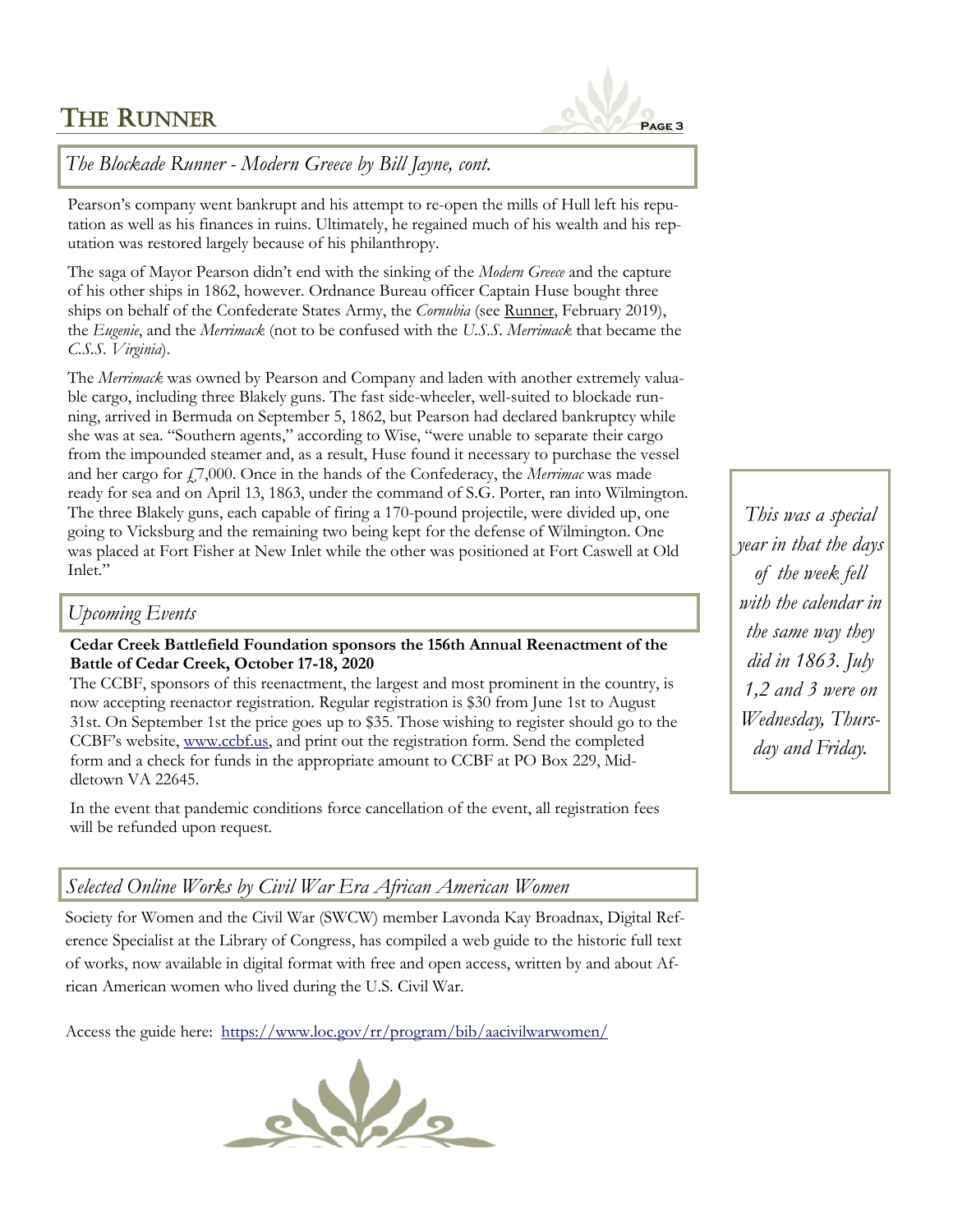

*CFCWRT Upcoming Speakers*

The COVID pandemic has created chaos and uncertainty for our round table and the entire country. We haven't been able to meet since March and there's no certainty we will be able to meet in August. Up until 2018, we did not normally meet during the summer months of June, July and August but in 2018 we instituted a summer program relying on members of the round table to put together interesting programs and tours.

The summer program worked very well in 2018 and 2019 but this year the summer program has been displaced by restrictions on public meetings.

The good news is that we have a great lineup of speakers scheduled for the program year beginning in September 2020 and running through May 2021. While the program has a distinct nautical flavor, in keeping with the fact that the war here in the Lower Cape Fear was largely a nautical conflict, there is a great deal of variety. Following is a quick summary of what to look forward to.



**SEPTEMBER**: Dwight Hughes is a graduate of the U.S. Naval Academy who served 20 years in the Navy as a surface warfare officer, including a tour with riverine forces in Vietnam, service for which he received the Purple Heart. He is an author and a public historian and speaker allied with the Emerging Civil War group, blogging often on their website about nautical subjects. He is the author of *A Confederate Biography: The Cruise of the CSS Shenandoah*, published by the Naval Institute Press in 2015, and he will tell us about the saga of that determined crew and their stalwart ship.

**OCTOBER:** Ken Rutherford is a professor of Political Science at James Madison University in Harrisonburg, Virginia. He was a Peace Corps volunteer in Africa and co-founded the Landmine Survivors Network. While working on behalf of refugees with a non-governmental organization in Somalia, his vehicle detonated a land mine resulting in the amputation of one leg. His other leg was amputated several years later. His most recent book is *America's Buried History: Landmines in the Civil War*, published in April 2020 by noted Civil War publisher, Savas Beattie. Ken will tell us about the development and use of land mines, or torpedoes, in the Civil War.





**NOVEMBER**: Betty Vaughn will present a program about the origins of mid-19th Century Christmas traditions which would have been observed during the Civil War and are still familiar to us today. She is highly recommended by the Raleigh Civil War Round Table. A native of Kinston, she is an artist and author of several historical fiction Civil War novels. She's the former department chair and art instructor at Enloe Magnet High School in Raleigh, NC, and following 32 years of teaching, launched a career as an author. She loves to travel and led study tours of Europe for many years. History, art, and books are a lifelong passion. Both as a teacher of advanced placement art history and as a writer, Mrs. Vaughn brings the story of the past alive through the people who lived it.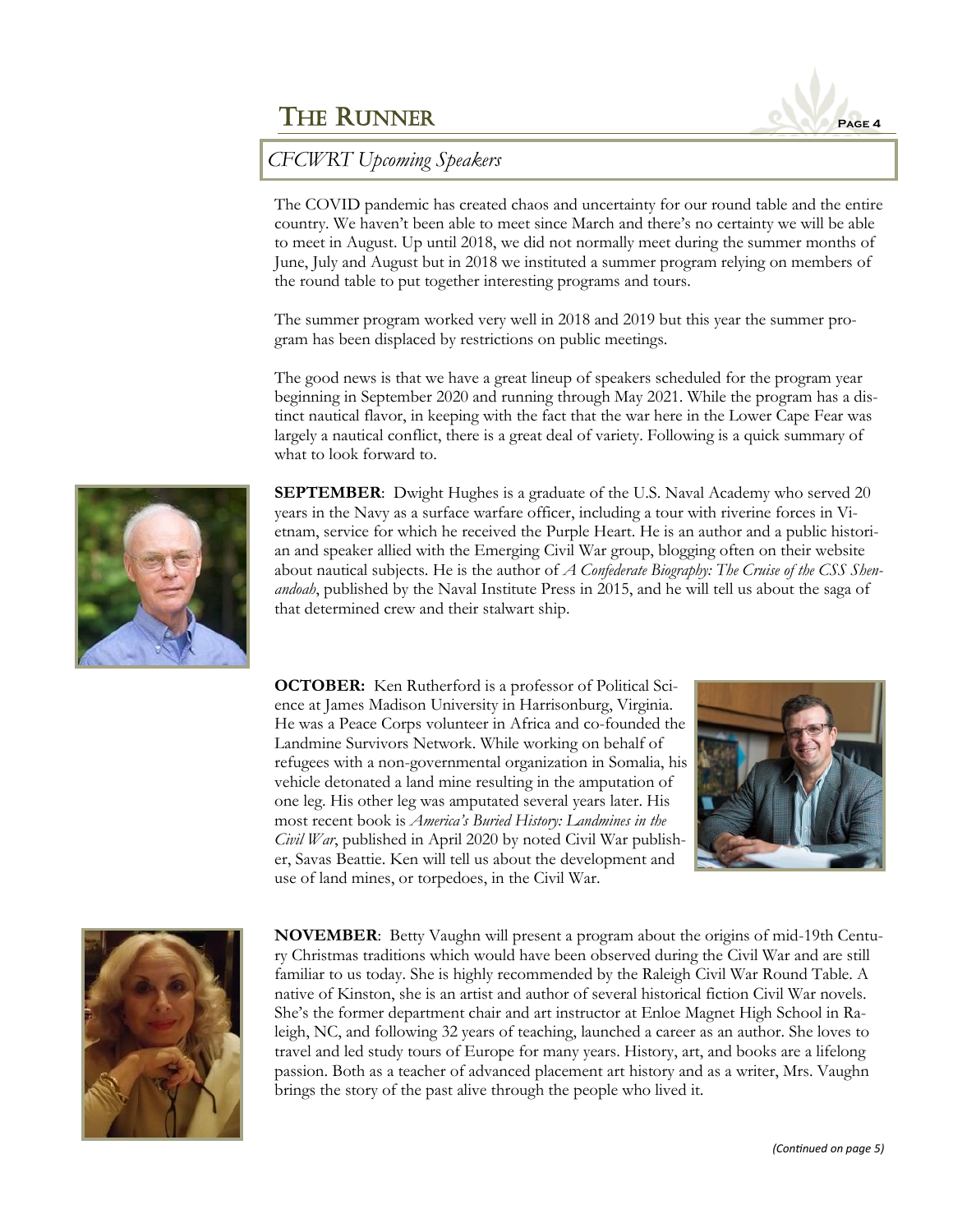

## *CFCWRT Upcoming Speakers, cont.*

**DECEMBER:** Andrew Duppstadt, historic sites specialist for the State of NC, will tell us about Lt. Francis Lyell "Frank" Hoge, a U.S. Naval Academy graduate who chose to side with the Confederacy and compiled an outstanding record in the fighting on the sounds and rivers of eastern North Carolina. He took part in the famous expedition led by Col. John Taylor Wood to attempt to sink the *USS Underwriter* off New Bern. Such expeditions were exceedingly dangerous in the 19th Century and young Hoge was the first to board the enemy vessel. Andrew is a BA and MA graduate in history at UNCW. He is stationed at the CSS Neuse historic site in Kinston and is also an adjunct history instructor at UNC Pembroke.

**JANUARY:** Rodney Steward is an assistant professor of history at the University of South Carolina, Salkehatchie. His works have appeared in the Virginia Magazine of



History and Biography, Encyclopedia of North Carolina, and North Carolina Historical Review. He's the author of *David Schenck and the Contours of Confederate* 

*Identity,* based on his Ph.D. dissertation at Auburn University, the book was published by the University of Tennessee press in 2012. Schenck was a North Carolina lawyer and avid secessionist who became a "receiver" under the terms of the Act of Sequestration, a law that allowed the Confederate government to seize the property of disloyal residents of the south. Schenck's extensive diaries have often been cited in historical works. Professor Steward will fill us in on this little known but important facet of the Confederate experience.



#### *Edward Black, Child Soldier*

Born in 1853, Edward (William) Black was the youngest known child soldier to have served during the Civil War. Joining the 21st Indiana Infantry in 1861, aged 8, Edward served as a drummer in that regiment. Sent home after a few months, Edward returned, this time with his father, and was reenlisted in the regiment as a drummer boy.

Edward travelled the continent as the 21st Indiana's drummer. He served in the regiment as it garrisoned Baltimore, accompanied it on an expedition to the Eastern Shore, thence to Newport News, Virginia, before getting shipped to serve in the Dept. of the Gulf, where the young lad's unit fought in Louisiana as part of the campaign that resulted in the Union's seizure of New Orleans from the South.

In 1862, young Edward was captured by Confederates during the Battle of Baton Rouge and imprisoned in Ship Island, but regained his liberty when federal troops overtook his captors and freed the Union prisoners.

Discharged in September of 1862, Edward reenlisted in February of 1863 with his old unit, which in the interval between his discharge and reenlistment had been converted from infantry to artillery, and reconstituted as the 1st Indiana Heavy Artillery regiment. He would serve with the 1st Indiana Heavy Artillery, as that regiment was kept busy, until war's end, seeing active duty in Berwick Bay, conducting operations in Western Louisiana, participating in the advance on and subsequent siege of Port Hudson, joining the Sabine Pass Expedition, before finally settling in for garrison duty, first at New Orleans, and then at Baton Rouge.



*(Continued on page 9)* Edward Black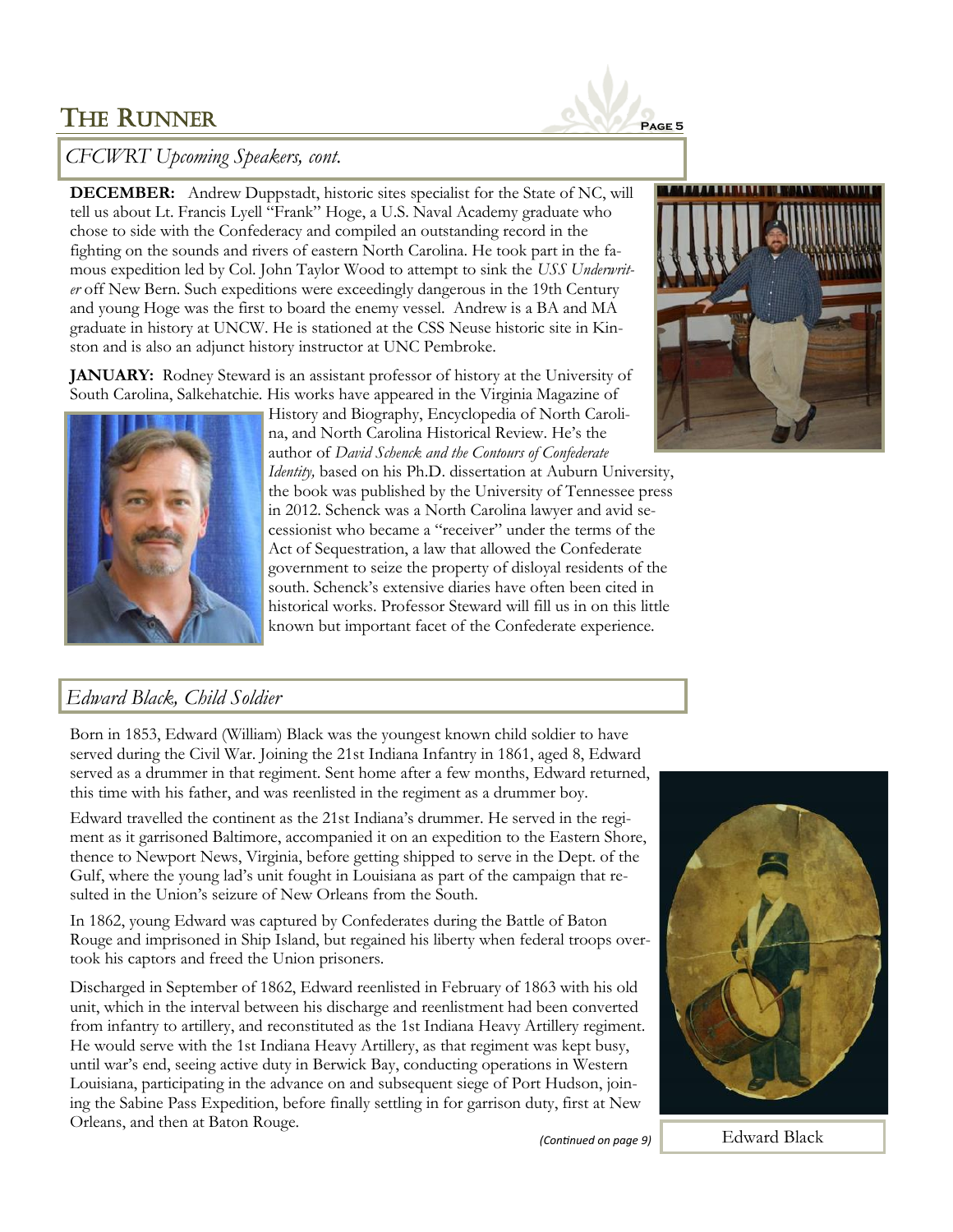

*Captain John Robert Guynes - Confederate Officer*

This is an interesting and obscure story about Confederate Captain John Robert Guynes. He was born in Copiah County, Mississippi, [in 1825.](https://www.findagrave.com/memorial/21430457/john-guynes) In 1847 during the Mexican-American War he enlisted in Anderson's Battalion of Mississippi Rifles which spent most of the war garrisoned in Tampico, Mexico, and saw no action. In 1850 he married and apparently became a successful lawyer . By 1860, according to the census, they were living in Polk County, Texas, and in March 1862 he volunteered and was made captain of a local company of Texas infantry.

Here is a newspaper account of Guynes' execution for Court Martial in the **Camden News**, Camden, Arkansas on October 15, 1864:

#### *Interesting bit of History is Uncovered*

*A bit of Civil War history never published is the story of the execution of Captain John Guynes, Company F 23rd Texas Infantry, recited by Captain S. B. Lide, Company B, 33rd Arkansas, one of the few surviving Confederate Veterans who witnessed his death. Guynes was sentenced to death by a court martial on the charge of inciting insurrection. His execution took place in October 1864.*

*A brilliant young lawyer and a leader in his section of Texas, where his family had been famous for several generations, Guynes enlisted in the Southern Army. He was engaged in a number of battles and skirmishes, all west of the Mississippi River. Early in 1864, while his regiment was stationed at a point near the Mississippi in Arkansas, an order came directing the regiment to join General Hood's forces in Tennessee. Guynes immediately objected. He declared that his company had enlisted for service in defense of the State of Texas only; that he would fight only in Texas or to protect her borders; that it was unlawful to order the Texans across the Mississippi.* 

*Guynes was arrested while making a speech to his company, urging them to refuse to obey the order. A court martial was hastily organized. Guynes was charged with inciting to insurrection. Trying his own cause before the court. Guynes cited the Constitution of the Confederate States and the laws of Texas in support of his position. His speech is said to have been a masterpiece of logic and eloquence. The court found him guilty as charged, and sentenced him to death.*

*Captain Lide declared that the whole South can boast no braver officer than Guynes. Believing himself right in principle, he preferred to face death than to submit to what he considered tyranny. His execution was delayed for many months and his friends sought clemency for him; but President Davis refused the pardon after thoroughly reviewing the case.* 

*Guynes was brought to Camden, Arkansas, for execution. Seated on a plank coffin in an open wagon, he was carried to the bank of the Ouachita River. The officer in charge offered to bind his eyes with a black handkerchief, but Guynes refused. He faced the twelve executioners holding 10 loaded guns, without a tremor. Head erect, hands clasped behind him, ten bullets pierced his heart.*

The above account has a few errors. Guynes and his family were originally from Mississippi and he was in the 22nd rather than the 23rd Texas Infantry.

Guynes helped organize his own local company originally called Capt. James A Scruggs' Company of Hubbard's Regiment Texas Infantry. The company was incorporated into the 22nd Texas Infantry in late 1862.

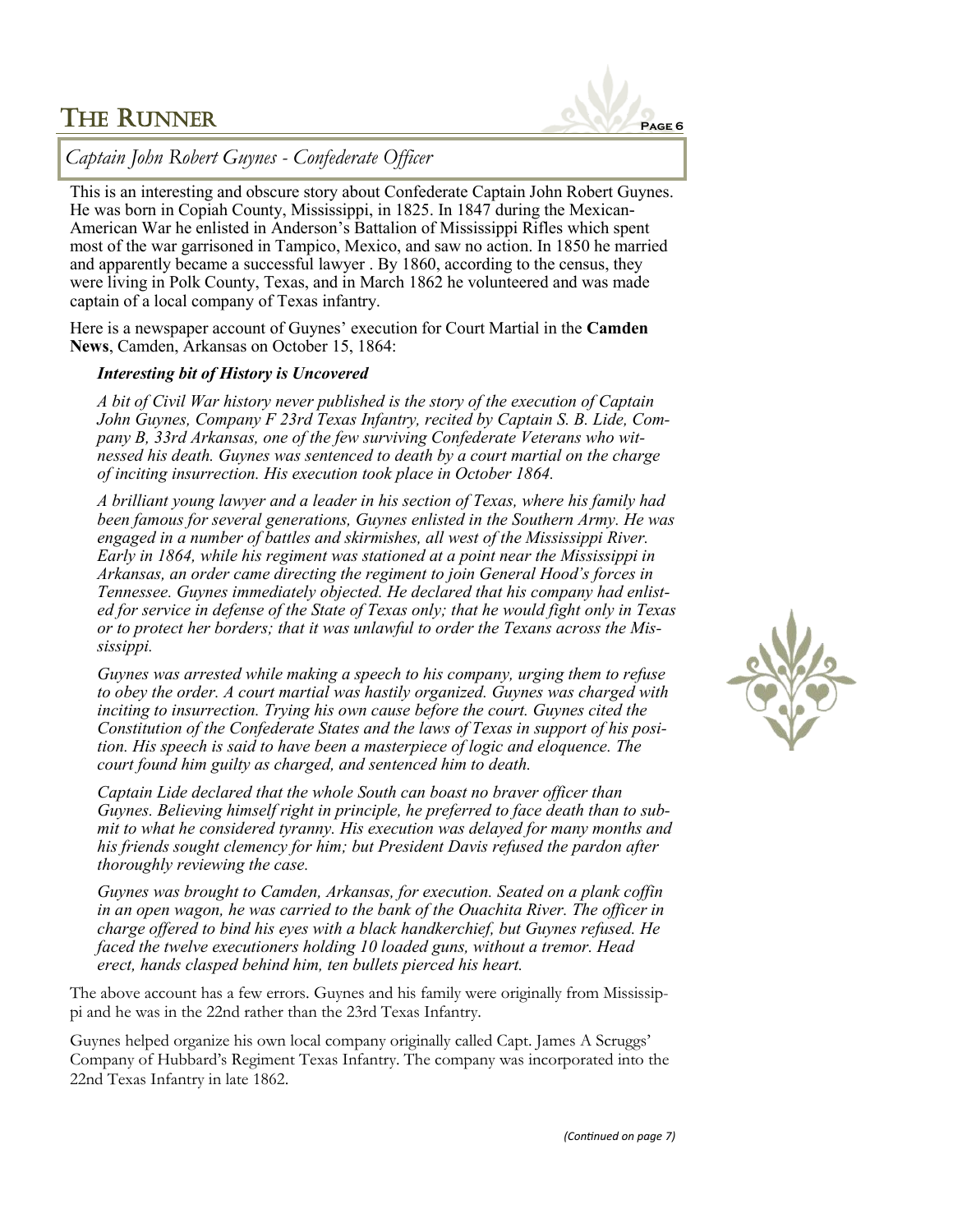

*Captain John Robert Guynes - Confederate Officer, cont.*

*October 14th, 1864 Court Martial Verdict for Captain John Guynes*

| HEAD QUARTERS DIST. A                                                                                                                                                                                                                                       |                             |
|-------------------------------------------------------------------------------------------------------------------------------------------------------------------------------------------------------------------------------------------------------------|-----------------------------|
| NERAL ORDERS,                                                                                                                                                                                                                                               | CAMDEN, 14th October, 1864. |
| No. 58.                                                                                                                                                                                                                                                     |                             |
| I. At a General Court Martial convened at the Division camp of Maj-<br>eral Forney, by virtue of Special Order No.-Paragraph V1. from<br>e Head Quarters, and of which Col. T. R. Bonner is President, were ar-<br>med and tried:                           |                             |
| aptain John Guynes, Co. "F" 22nd Regiment Texas, Vol. Infantry,<br>ul's Brigade, Walker's Division, P. A. C. S.                                                                                                                                             |                             |
| CHARGE 1st.-Persuading soldiers to desert.                                                                                                                                                                                                                  |                             |
| PECIFICATION.-Omitted.                                                                                                                                                                                                                                      |                             |
| W<br>GHARGE <sub>2d</sub> .-Advising soldiers to desert.                                                                                                                                                                                                    |                             |
| SPECIFICATION.-Omitted.                                                                                                                                                                                                                                     |                             |
| To which Charges and Specifications the accused pleaded as follows :                                                                                                                                                                                        |                             |
| Of the Specification of 1st Charge,                                                                                                                                                                                                                         | Not Guilty.                 |
| Of the lat Charge,                                                                                                                                                                                                                                          | Not Guilty.                 |
| Of the Specification of 2d Charge,                                                                                                                                                                                                                          | Not Guilty.                 |
| Of the 2d Charge,                                                                                                                                                                                                                                           | Not Guilty.                 |
| II. FINDING AND SENTENCE OF THE COURT.                                                                                                                                                                                                                      |                             |
| The Court having maturely considered the evidence adduced, find the ac-<br>eused Capt. John Guynes, Co. "F." 22d Reg't Texas Infantry, Waul's Brigade, Walker's Division, C. S., as follows:                                                                |                             |
| Of the Specification of that Charge,                                                                                                                                                                                                                        | Guilty.                     |
| Of the Inr Charge.                                                                                                                                                                                                                                          | Guilty.                     |
| Of the Specification of 2d Charge,                                                                                                                                                                                                                          | Guilty.                     |
| L. Of the 2d Charge.                                                                                                                                                                                                                                        | Guilty.                     |
| The Court do therefore sentence the said Capt. John Guynes, 22d Texas                                                                                                                                                                                       |                             |
| Infantry, to be shot to death with musketry, two-thirds of the Court con-<br>curring in the sontence.                                                                                                                                                       |                             |
| The proceedings in the foragoing case having been laid before the                                                                                                                                                                                           |                             |
| May-Gen. Commanding, for his notion, the following orders are made there-<br>dga er                                                                                                                                                                         |                             |
| The findings and sentence and the proceedings of the General Court Mar-<br>tich Conich Col. T. R. Bonner, lein Reg't Texas Infantry, is President, in<br>the pass of Capt. John Guynes, Co. "F," 22d Reg't Texas Infantry, are ap-<br>proved and confirmed. |                             |
| The recommendation to mercy by the members of the Court, on the ground<br>that Cont. Guynes is over conscript age, and has before his trial borne a                                                                                                         |                             |
| go od character, cannot be regarded. The crime of desertion is so frequent,                                                                                                                                                                                 |                             |
| so heinous sud so destructive to the best interest of our cruse that officers                                                                                                                                                                               |                             |
| who do not use their efforte to prevent it, deserve to die ignominiously. How<br>can a private soldier be, with propriety, punished with death when convicted                                                                                               |                             |
|                                                                                                                                                                                                                                                             |                             |
| of a capital offence, if officers, forgetful of their high calling, when guilty of the same offence are allowed to go unpunished ! This cannot he!<br>Captain John Guynes of Co. "F" 22nd Regiment Texas Infantry. will be                                  |                             |
| executed in accordance with the seutence of the Gen'l Court Martial, of which                                                                                                                                                                               |                             |
| Col. T. R. Bonner is President, on the 15th Oct., 1864 at four o'clock P, M.<br>The sentence will be carried into effect under the direction of Mej. Gen'l,                                                                                                 |                             |
| Forney, Commandit.: the Division to which Captain John Govern belongs                                                                                                                                                                                       |                             |

at such place as Maj. Gen. Forney, may select. and in the presence of a many of the troops of the Army as can be conveniently assembled.<br>This order will be read twice at the head of exacy Regiment. Battalion and unstincted

Quarters.

By command of Mas-Gun. Magnussus.

EDENND P. TURNER.

A. Gen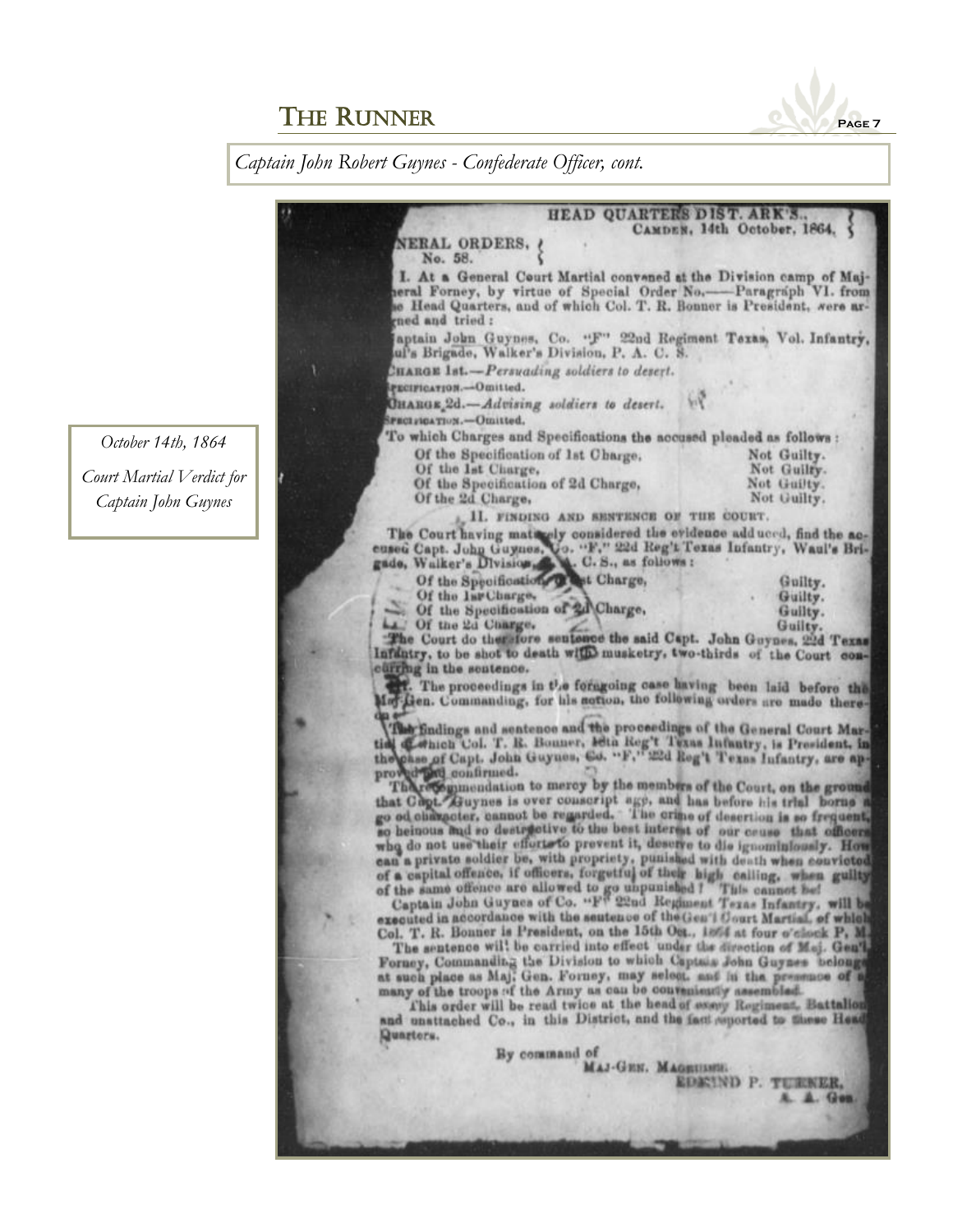*Captain John Robert Guynes - Confederate Officer, cont.*

Other accounts of his execution:

Joseph Palmer Blessington (1841-1898) of the 16th Texas Infantry in his 1875 book states:

*"On the evening of the 16th, we witnessed the melancholy performance of shooting Captain John Guynes, Company F, 22nd Texas Infantry. He was accused of encouraging his men to desert, when we were expected to cross the Mississippi River. He was a man of about 50 years old, and very much admired by his men, and well liked by the officers of his brigade. Every effort was made to have him reprieved, but all without avail."*

Silas T. Grisamore (1825-1897) of the 18th Louisiana:

*"It was during our encampment here that a Texas captain was court martialed and found guilty of mutiny when an attempt had been made to cross the Mississippi River. Gen. Magruder ordered the whole of the four divisions out on the plain above the town to witness his execution."*

Excerpt from the book *[The Tennessee Campaign of 1864](https://books.google.com/books?id=3AdVCwAAQBAJ&pg=PA212&lpg=PA212&dq=%22that+is+what+the+orders+to+cross+the+mississippi+river+have+done%22&source=bl&ots=FeTn4fQWgF&sig=ACfU3U0W_XWBEXA5KsQ8OMr5m72yaNhSFA&hl=en&sa=X&ved=2ahUKEwjm39Xk1v7pAhV-TDABHaqSAagQ6AEwAHo)* describing how many Texans including Guynes resisted crossing the Mississippi in 1864 and many did desert:

*"Even before the campaign, Texans in the Trans-Mississippi, with the exception of young unmarried men, refused to serve east of the Mississippi River. Confederate president Jefferson Davis continually asked Edmund Kirby Smith, commander of the Trans-Mississippi Department, for more men to fight in the Cis-Mississippi (Cis means same side). Smith refused the request stating that it was physically impossible. He needed them to defend the territory they still held, and more importantly, that the men did not want to cross. In one instance the Confederate army ordered the execution of Captain John Guynes of the 22nd Texas Infantry for encouraging his men to desert instead of crossing the Mississippi. Saddened by the death of the officer, Simmons angrily remarked, "That is what the orders to cross the Mississippi have done." Captain Manuel Yturri of the 3rd Texas Infantry also wrote of Guynes' execution and reinforced Simmons' (John of the 22nd Texas Infantry) comments when he wrote home that "I'll be very happy if we don't go to the other side of the Mississippi River because this order has caused more than two hundred desertions in the [Walker's] division from what I have been told, but they have captured more than a hundred. . . But I do believe that if we're going to the other side [of the Mississippi] many more will desert." Though the exact number of deserted Texans is unknown, overall from September 7, 1864, to January 31, 1865, 2,207 Confederates deserted their ranks and swore an oath of allegiance to the Union in the Nashville region. Weeks later the flood of deserters continued and many were taken to Nashville as prisoners of war, bringing the final report up to 4,045.*

*The campaigns of Walker's Texas division* - containing a complete record of the campaigns in Texas, Louisiana, and Arkansas including the Federal's report of the battles, names of the officers of the division, diary of marches, camp scenery, anecdotes, etc.





#### **Sires and Sons - The Story of Hubbard's Regiments by Trevor Wardlaw**

From the unbridled lands of East Texas, tenacious men with diverse backgrounds came together to form the Twenty-Second Texas Infantry. Also known as Hubbard's regiment, families synonymous with the Texas Revolution joined the ranks of politicians, attorneys, farmers, and teachers. Many championed Southern values whereas some campaigned for Northern agendas. Yet, most were Texan by choice and they sought to defend their homes. The regiment's stories of triumph and sorrow intertwined with American history as the men drudged across the unforgiving lands west of the Mississippi River. They fought in the bloody encounters of Fort DeRussy, Mansfield, Pleasant Hill, and Jenkins' Ferry as life-threatening diseases complicated their service. Their ambitious marches forever tied them to the story of Texas during the Civil War.

Trevor Wardlaw created a virtual cemetery dedicated to [The 22nd Texas Infantry.](https://www.findagrave.com/virtual-cemetery/433350?page=1#sr-26231824)